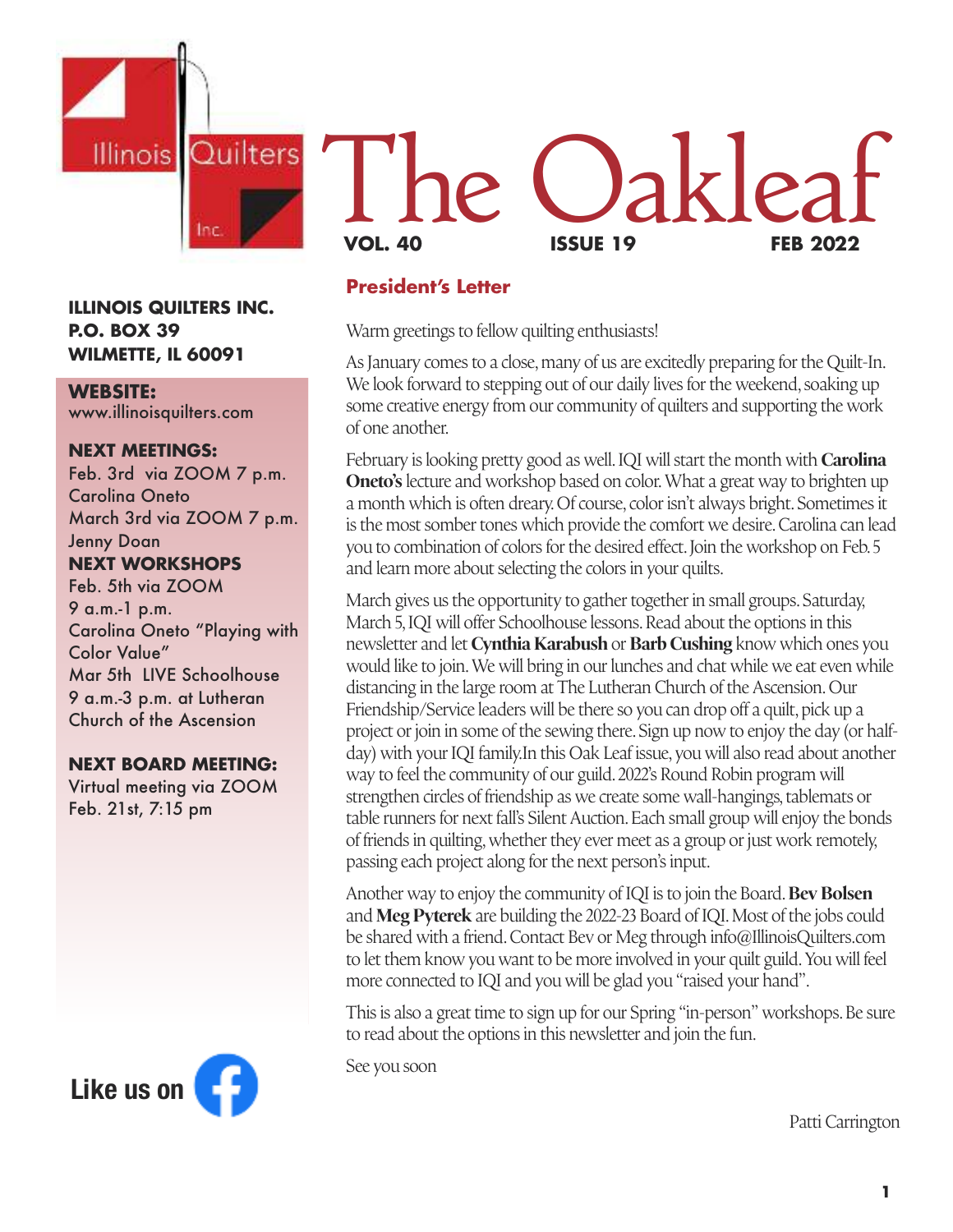## **2022 PROGRAM UPDATE**

## **February 3, 2022 ZOOM Meeting 7:00 pm Carolina Oneto** "Friends of Color"

Carolina, modern quilter and educator, will inspire you to make Modern – Happy Quilts. Color is a universal form of communication and expression. Using color in your quilt design contributes to its depth and mood. It creates contrast, giving your project movement, definition, and clarity. She will discuss color theory and how to create a color palette following 4 simple steps.

Learn more about Carolina at: https://carolinaoneto.com

## **February 5 ZOOM workshop 9 am-1 pm**

"Playing with Color Value"

You are going to design your own quilt. She will show you her process to plan the construction of a quilt and how to use color value. You will design your block, color your design, and plan the construction. She will explain this process using many of her quilts as examples. Class includes handout material that allows you to design and plan the construction of your quilt and access a Facebook group where you can share your progress, ask questions and display your creation.

All you need for this workshop are ruler, pencil, eraser, colored pencils (at least 6 different values for 2 - 3 different colors you like) and white paper! The handouts will be emailed to you following your registration. Workshop Fee: \$40

## **March 3, 2022 ZOOM Meeting 7 pm Jenny Doan** "Q and A Session "

Jenny Doan rose to prominence as the face of Missouri Star Quilt Company, the largest quilting supply vendor in the United States. Jenny will entertain us with fun information about her life and career, then will ask for questions from our members that are gathered ahead of time.What a fun evening this lecture will be! Learn more about Jenny at: www.missouriquiltco.com





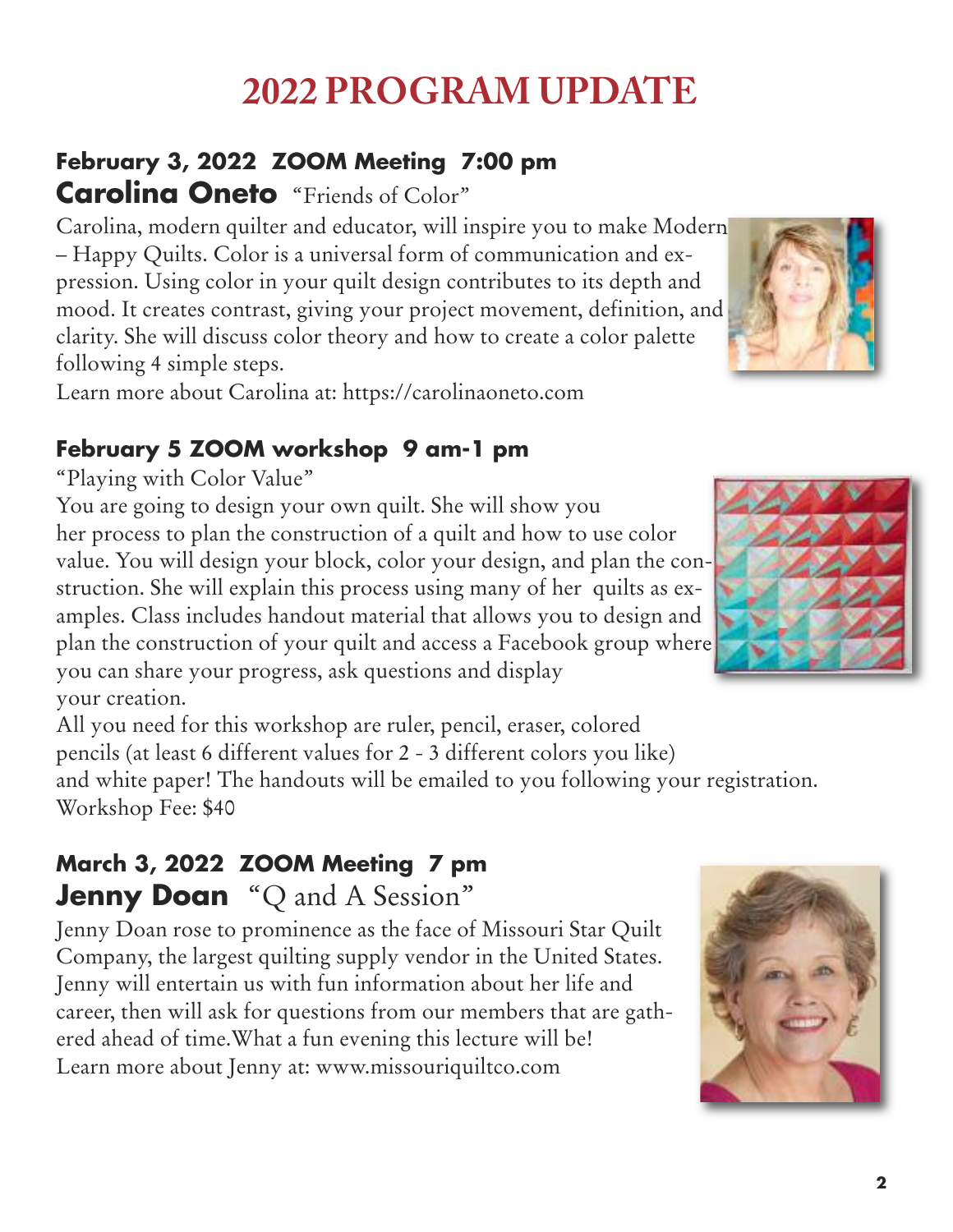## **March 5, 2022 9 am-3 pm Lutheran Church of the Ascension**

**SCHOOLHOUSE** will be a full day with 4 classes and service component. So people who do not want to take all 4 classes can offer some time to service.

• **Patti Carrington** teaches "paper piecing"• **Susan Divarco** teaches "binding techniques" • **Melanie Anderson** teaches "soup bowl cozy"• **Barb Cushing** teaches "gadget zipper bags" (For the classes above, see page 5 of this Oakleaf for supply list.)

## **April 7, 2022 7 pm Lutheran Church of the Ascension**

**Lynn Schmitt** : **"Mixed Medium Textiles, How to use them, Where to use them and Why."**

Lynn is an author and founder, owner and designer of A Different Box of Crayons quilt shop in Glen Ellyn, IL. She has designed projects for over 13 years while teaching and

vending across the US and Europe. Lynn is a master at mixing multiple textiles in her art. This trunk show is not to be missed. Learn more about Lynn at: www.adifferentboxofcrayons.com

## **April 9, 2022 "LOGistics"**. **Workshop 9 am-3 pm Gloria Dei, 133 Pfingsten Rd, Northbrook**

This workshop project can be finished in a day. Students have an opportunity to work with different textiles, wool, silk, multiple genres of cotton and even home dec; how to handle each on a small scale; it's a pillow or a table mat. There is a kit and each colorway is slightly different in terms of materials within it, but silk and wool are constants. There are 6 color options.

The kit costs are \$49.50.

## **May 5, 2022 Live lecture 7 pm Lutheran Church of the Ascension**

**Judy Gauthier** "Demystifying the color wheel / quick cuttin methods for scrap quilts" Quilter, fabric designer with Andover Fabrics, author of four quilting with scraps books by C&T Publishing and owner of Bungalow Quilting and Yarn, a modern quilt shop, in Ripon, Wisconsin. Judith will show us how to use fabric scraps to create beautiful and surprising pattern designs.

Learn more about Judy at: Bungalow Quilting & Yarn



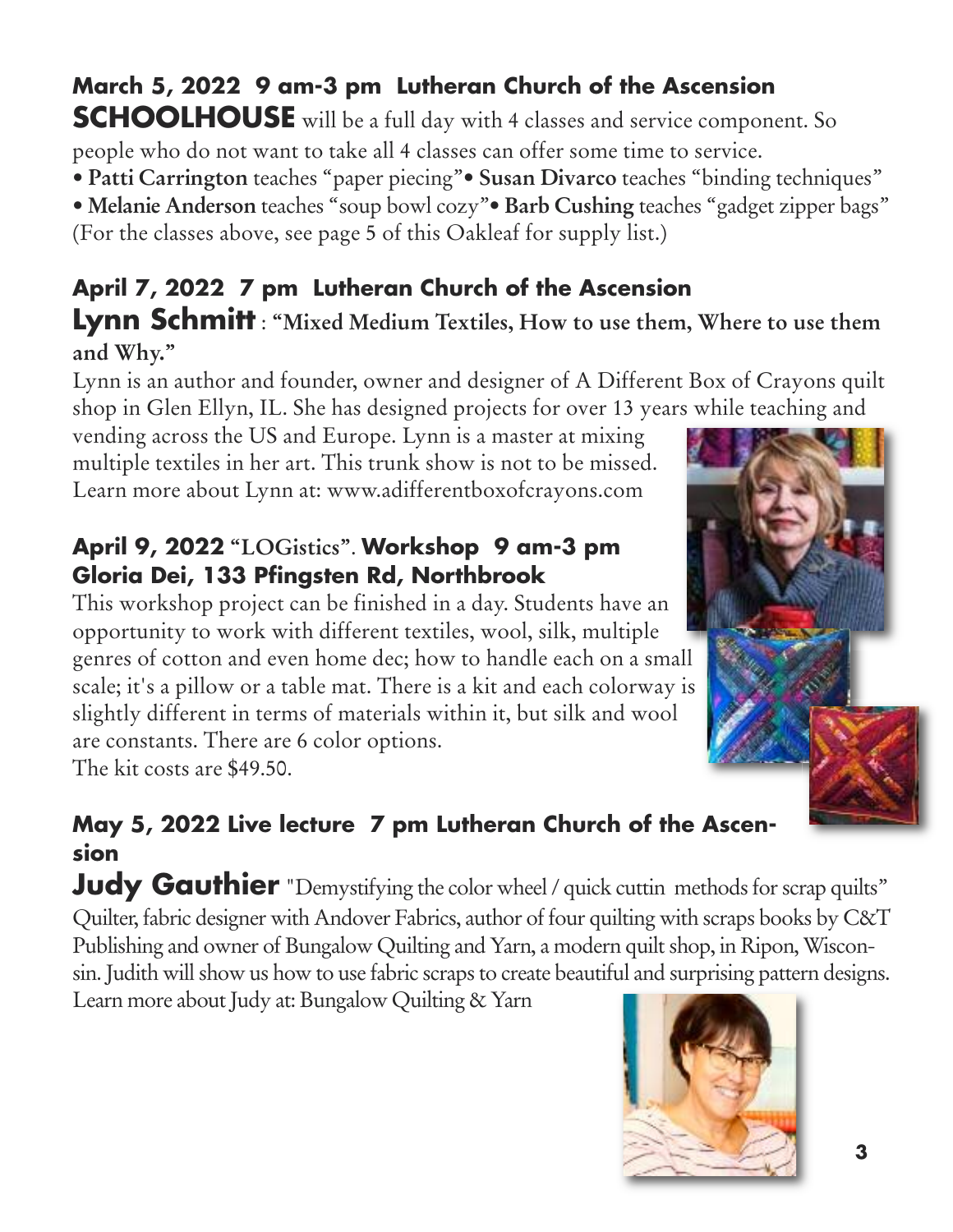## **May 7 Workshop:** "**Scrap Stratification**" **9 am-3 pm Gloria Dei 133 Pfingsten Rd., Northbrook**

The stratification lesson uses the color wheel and takes the mystery out of it. I will assign people to bring various colors. Here are the colors to stratify: Red, yellow, green, orange, blue, purple.They should bring in their scraps and fat quarters. It's a really fun exercise.



## **June 3, 2022 Live Meeting** (We hope!): **Potluck/Elections 6:30-9:00 pm Lutheran Church of the Ascension**

Share what you've been sewing during this past year. Vote for your favorite among the Challenge entries. See the results of the 2022 Round Robins. Vote on the slate of new/returning IQI Board members. Share a favorite entre or dessert if safety protocols allow.

**We'll wrap up 2021-2022 together at last!**

## **IQI** Board and Committees need your input.

**Each year the VP(s) of Contracts plan(s) the speakers for the year ahead. The following fall, they become the VP(s) of Program, coordinating the programs that they have planned. Iva Freeman and Kim Goldberg have been arranging the schedule for 2022-23. Next year Iva and Kim will be introducing us to those speakers and coordinating their presentations to us. We need someone to plan our programs for 2023-24, contacting speakers and confirming dates and contracts.**

**This could be your chance to shape the IQI season.**

**The 2022 Raffle Quilt is ready and needs a Travel Agent to book visits to other guilds and events for the sale of chances. Others can help take the quilt to those visits but the Raffle Quilt Travels chair will arrange the dates.**

**IQI also needs a team to create the 2023 Raffle Quilt.**

**Any of these positions could be shared with a friend. Contact Bev or Meg through info@IllinoisQuilters.com to let them know you want to be more involved in your quilt guild.**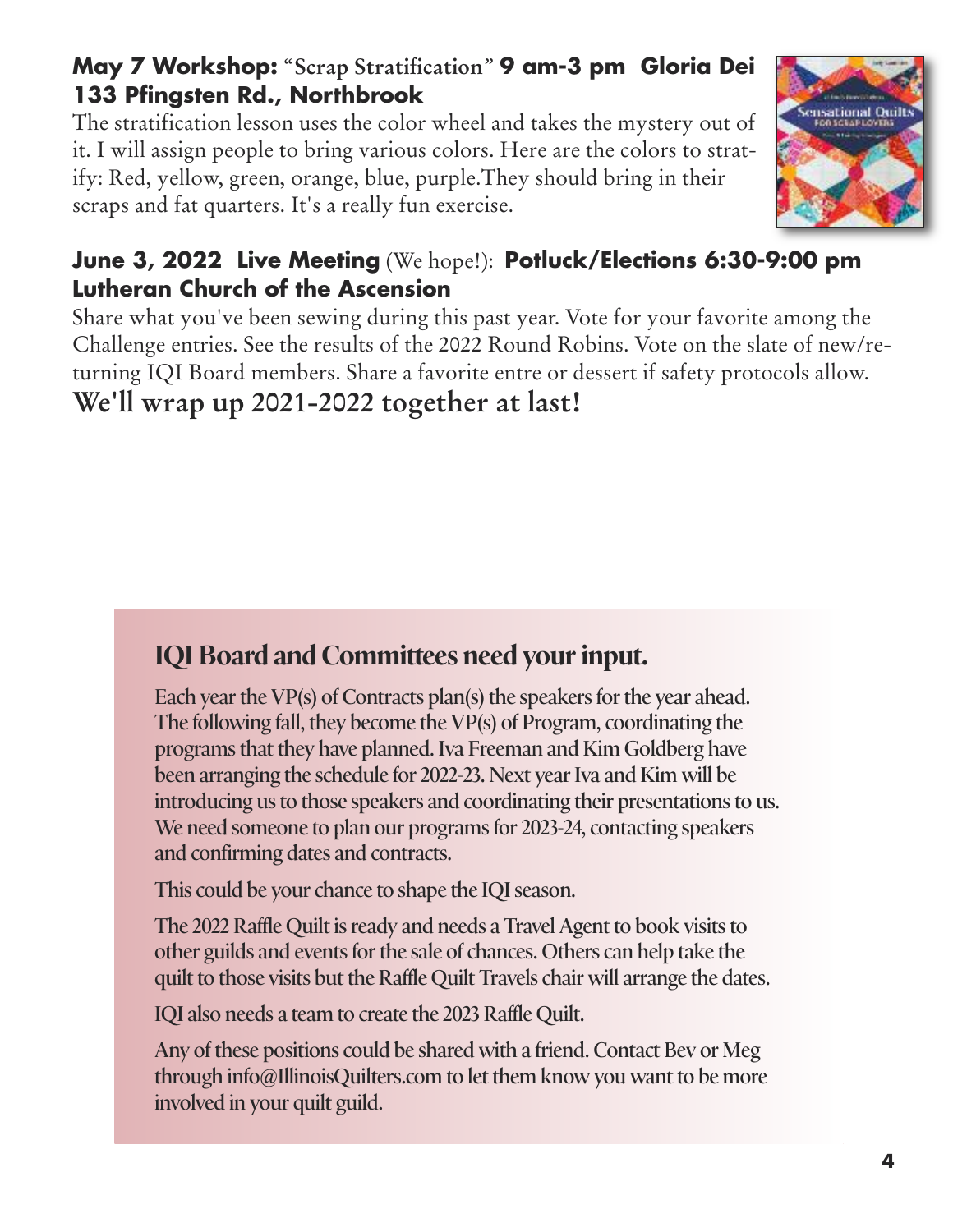## March 5th Schoolhouse Supply List

#### **Paper Piecing Mini-workshop**

We'll learn about using foundations for patchwork. We'll make a few blocks to practice and design a few blocks. Please bring the following supplies to work with. If there are some which

you don't have, we can share. Even a sewing machine can be shared.

- Sewing machine in good working order
- Thread
- Small scissors
- Mechanical pencil
- Pins with a tiny head or a flat head
- A small devise for finger pressing (roller or stylus) if you have one.
- A variety of fabrics in small pieces: quarters or smaller should be fine as we will just make sample blocks. Select some light, some dark but solids, plaids, small to medium prints work best. Select some greens (think trees and shamrocks), some reds (think a Valentine heart), some the colors of flowers, some blues including sky blue, some light neutrals....
- Small cutting mat and a rotary cutter
- Add-a-quarter ruler or any small acrylic ruler(s) with a line ¼" from the edge. The length could be 6" to 15" or one at each end of that range.

It's a good idea to put your name on your rulers when you'll be working in a group.

#### **Faux Corded Binding Techniques**

We'll learn about different binding techniques. You will bind the quilt or quilt sandwich you

bring. Please bring the following supplies to work with. If there are some which you don't

have, we can share. Even a sewing machine can be shared.

- Small quilt OR a 12 x 12 quilt sandwich stitched ¼" from perimeter.
- 2 HIGH contrast fabrics to coordinate with quilt
- 2 threads to match
- Sewing machine, cords and foot pedal
- Walking foot
- New needle
- Small 1 x 6" ruler or similar
- Favorite marking pen/pencil
- Pins
- Scissors
- Rotary cutter
- Long ruler

#### Bowl Cozies

We'll learn how to make a bowl cozy for use in your microwave. Please bring the following supplies to work with. If there are some which you don't have, we can share. Even a sewing machine can be shared.

Melanie likes to use sample blocks instead of plain fabric, they make more interesting cozies. But as long as you have a couple of matching (size) squares and batts, you're good to go.

- 10 inch squares of fabric (2 per cozy) (or if you want a larger cozy, make it larger)
- 10 inch squares of cotton batting (2 per cozy)
- Ruler
- Rotary cutter
- Pencil

#### See Through Gadget Zipper Bags

We'll learn how to make a zipper bag. If you like, you will be able to make all three with the supplies below. Please bring the following supplies to work with. If there are some which you don't have, we can share. Barb will supply the vinyl. Even a sewing machine can be shared.

For all three bags you will need:

- Prints: 2 fat quarters
- Fusible Woven Interfacing: 1 yd
- Fusible Fleece (Pelon 987F) 1 fat eighth (9" x 24")
- 3 14" zippers
- zipper foot
- walking foot
- tissue paper
- pins or Clover wonder clips
- rotary cutter
- small cutting board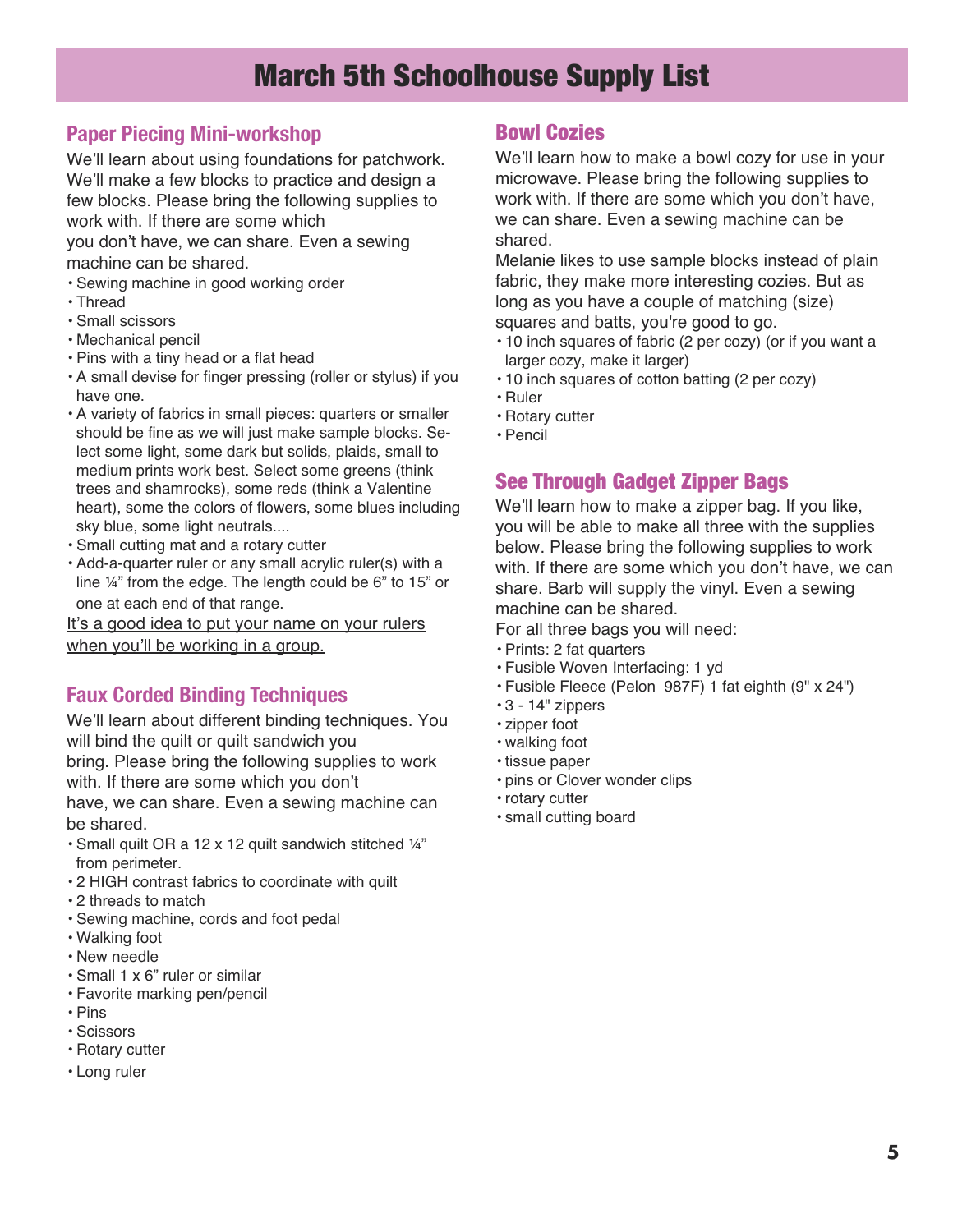### **FAOF News**

*I hope you all enjoyed the 2021 Fine Art of Fiber show last November. The Steering Committee started planning 2022's show last month, but we have a major roadblock. FAOF needs a new treasurer as of July 2022. Our current treasurer Sandra Geis generously gave notice 18 months ago but we have not found a member volunteer to take her place. Without a treasurer, we will not be able to have a show.*

*The FAOF treasurer needs to be able to handle Excel spreadsheets. There is data entry of show expenses and sales, filing of required tax reports, and check writing responsibilities. Much of the treasurer's work takes place from the first week of November through January. For a detailed job description, contact me at ncflores52@gmail.com.*

*Sandra is willing to train the incoming treasurer, so the sooner that individual can start the better. The Committee meets about 6 times before the show in the beautiful Pullman Room at the Garden or else on Zoom. We have a great group of people from all 3 guilds but none of us have the Excel skills necessary for this particular job. If you do, or if you know of another member who does, and may have an interest in this position, please contact me, Edrene Heiss, Sue Sweeney or Barbara Peterson to discuss it further.*

*Nona Flores, ncflores52@gmail.com*

## In case you need a nudge...

Color My World Challenge Quilt inspiration #2

Challenge quilts are often representational; last year's "It's Elemental" challenge included landscapes of earth, air, water and fire. If you prefer pieced, geometric designs, this could be the challenge for you.

The challenge asks you to interpret a song or lyric not necessarily to recreate it literally. How many songs do you know that have a color in the title? Choose a "color" song and explore how that color or colors make you feel: Mood Indigo, Greensleeves, Paint it Black, A Whiter Shade of Pale, or even all the colors in Over the Rainbow.

January is the last month for the \$5 entry fee—it's a bargain!

#### Challenge Quilt Guidelines:

Interpret a song or lyric with any method, any fabric Finished size 14" square, 3 layers of fabric with a bound edge \$5 entry fee of is due February 14 (after that it's \$10) Quilt due on June 2, 2022 To enter send \$5 per entry (checks made out to IQI) and your email address to: Diane Greening 988 Oak Dr. Glencoe, IL 60022

**IQI is grateful to Maureen O'Connor, owner of Quilter's Heaven in Northbrook. Maureen has donated bags for the Round Robin projects and items for door prizes at the Quilt-In. Please thank Maureen the next time you visit her store, located at 1747 Dundee Road, just east of Waukegan Road.**

**The Wisconsin Quilt Museum** in West Bend, WI (a NW suburb of Milwaukee) is presenting a Winter Quilt Show, one day only, February 12. Plan a road trip to enjoy the quilt show. In addition to quilts, there will be vendors, lectures, refreshments and even scissor sharpening.

Tickets are \$8 in advance and \$10 at the door.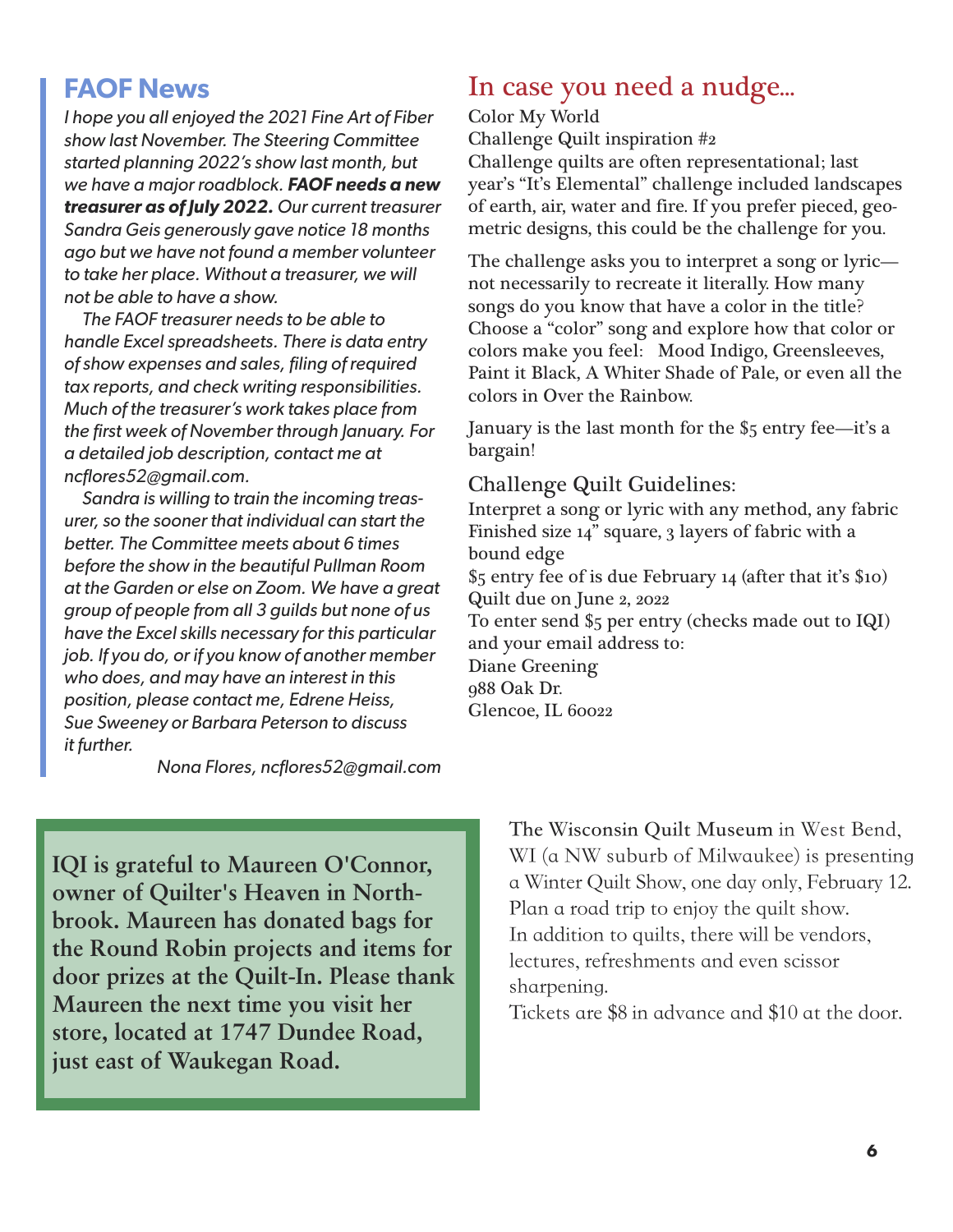## IQI 2021 brought you Block of the Month... **IQI 2022 brings you ROUND ROBIN:**

### **What is it? How do I do it??**

Here's the info, hope you'll join us!

Mary Meyers and Melanie Anderson have come up with a Round Robin for 2022. The Round Robin concept is a quilt created by multiple people in sequence over a period of months, where each person adds whatever suits their fancy (to the prior people's work). We will divide the entrants into groups of 4 or 5 people so that the mini quilts get completed by June. The ultimate plan for these completed Round Robins is to donate them to the Silent Auction for the Guild at the FAOF.

• Each Round Robin will start with a bag of two coordinated fabrics provided by the Guild that will travel with the piece throughout its journey.

• Each participant will start by creating a 12 inch block of your own choosing as the 'center;' use personal stash fabrics, the IQI fabrics, or both. You are also welcome to start the Round Robin by using a sample block you have laying around (just make sure it finishes at 12 inches, maybe by adding your traveling IQI fabrics). If you can create something a bit more intricate for the initial block, it creates a nice "medallion."

• Each Center block will then move to the next person in your 'Pod' for that person to add a row around the center block. Your 'row' can be anything you like. It can have cornerstones, or not. If you like checkerboard, do that. If you want to practice flying geese, why not. Applique? Go for it. If you have NO TIME that month, find a lovely coordinating fabric and add a plain border. With the plan that we want these quilts to finish out as wall hangings, subsequent rows ('round' the center) should be around 4"-6" wide.

• SINCE WE ARE CURRENTLY REMOTE, initial Round Robin fabric bags will be available at the Quilt In (QI), so attendees can pick them up there. (And if you are NOT attending, but want to pick up a bag from Quilt In, you are welcome to.) We will also be happy to mail or drop off bags to non QI participants directly after QI.

• Once you have added your row/border/whatever, pass it along to the next person in your pod. We will look for movement once monthly, preferably directly BEFORE the following IQI meeting. Given that initial activity is directly before our February meeting, we'll look to pass along first round mid- to late February.

• The Round Robin committee will organize the Pods based on number of participants and proximity for transfer.

• Lastly, the last person to receive the top will back, quilt and bind it. If you as the last person do not feel comfortable with that task, someone else will take care of it – just let us know at the time.

#### **Questions? Call Mary Meyers or Melanie Anderson**

Want to participate? Email melanieanderson3323@gmail.com so we can get a head-count to prepare kits.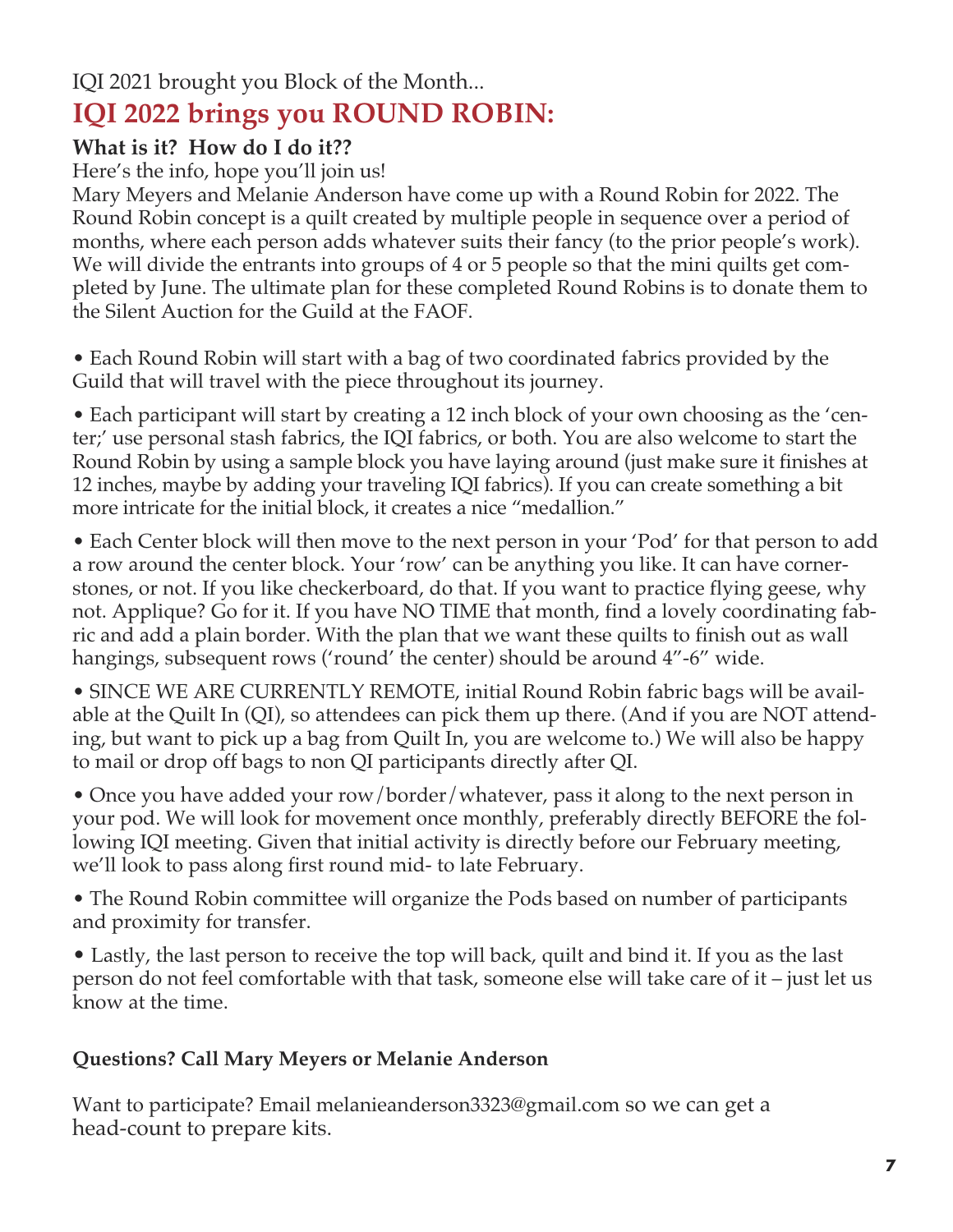## MEMBER PROFILE

## Meet Sue Sweeney!

My sewing experience comes from fashion sewing. As a young girl, my sisters and I made some of our clothes, using my mom's Featherweight. My wedding gift from my husband was my own sewing machine – a Singer that zig-zagged!!!

My introduction to quilting was sparked by a picture on the cover of a grocery store women's magazine. It was a long cabin pattern in blue. I was making my children's clothes and tried making baby quilts using cardboard templates. I didn't use my sewing machine, I hand-pieced and either tied the quilts or hand quilted. I developed a type of tendonitis in my wrist, and the hand doctor told me to stop doing whatever it was that caused it. So, I decided to take a machine piecing class at Cotton Pickers using my Singer. The instructor took me aside and said I needed a new machine – Lou sold Elnas. Wow – what a difference. This machine not only zig-zagged but it had Needle Down! Game-changer.

Fast forward many years – to Quilter's Palette. My daughter and I took classes together there, but I let her use the Elna and I used the Singer. At home we both used the Elna. My daughter moved on but I loved quilting and Block of the Month and classes and shop hops and quilt shows. My goal was to make a quilt that would get juried into a show. In 2017 I was successful with my entry in the Wisconsin Quilt Show. That quilt had also been accepted into the last Chicago Rosemont show, in the "American Tradition" category – just exhibited not judged.

I was a nurse for over 30 years, working in the Post-Anesthesia Care Unit of Evanston Hospital and a free-standing surgery center. It was a tradition in the EH Operating Room that a group of nurses made a quilt for a staff member who was having a baby (first baby only). I was thrilled when I was asked to contribute a square. I contributed to 14 quilts in my years at Evanston. Unfortunately, that tradition didn't continue as we quilters retired.

Being part of a quilt guild has given me exposure to many styles of projects, including bag making. I love taking classes since I always learn something. Friendships with like-minded people have enhanced my life immeasurably.





Sue and Tula Pink

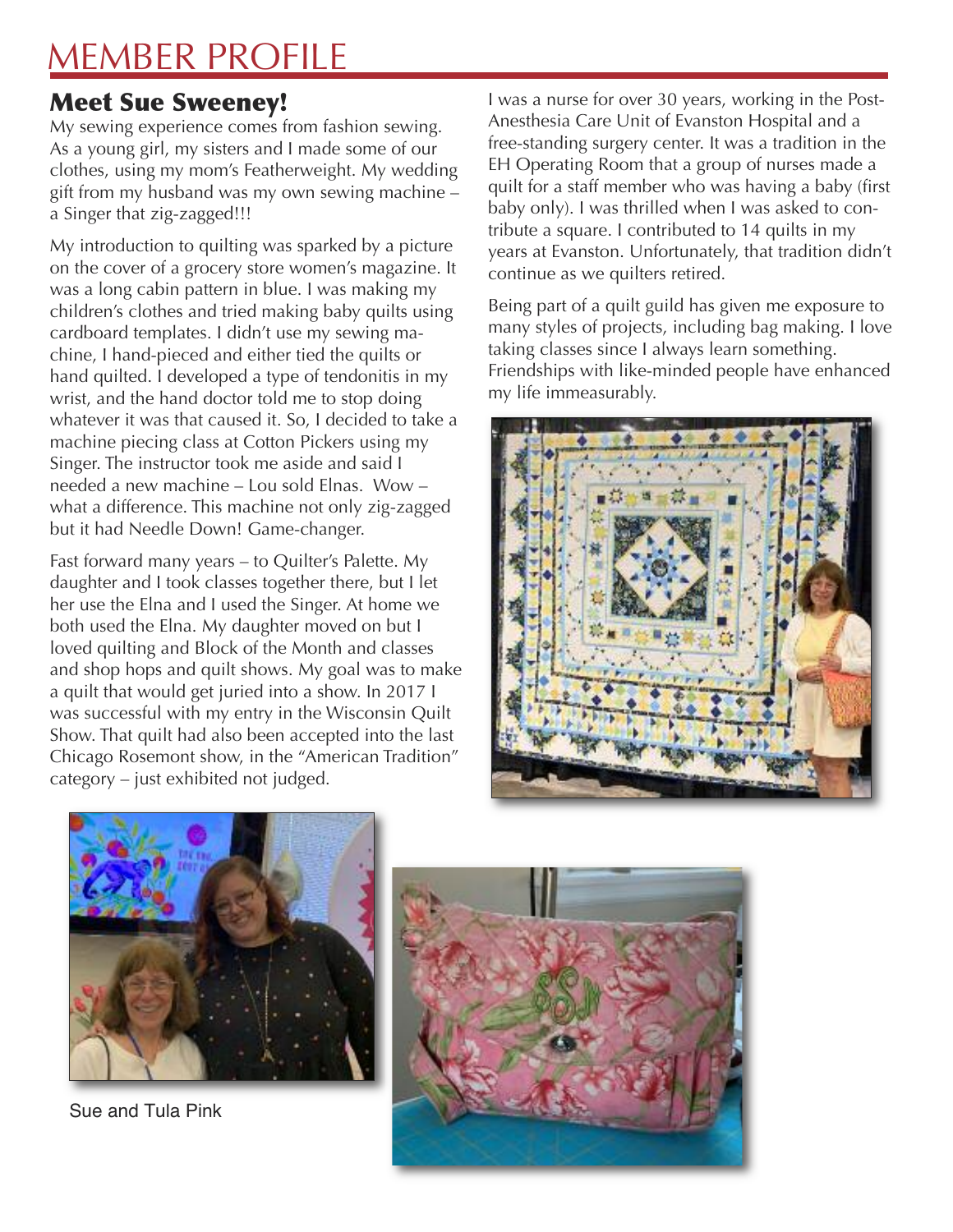

## **Illinois Quilters, Inc.**

**P.O. Box 39, Wilmette, IL 60091-0039**

## **MEMBERSHIP APPLICATION 2021-2022**

**Membership Directory Deadline: September 11, 2021 -- Directory listing is essential for Fine Art of Fiber participation --**

| Please PRINT clearly.                                                                                                                                                                                                                                                                                                                                                                                                                                                                                                                        |                                                                                                                                                                                                                                                        |
|----------------------------------------------------------------------------------------------------------------------------------------------------------------------------------------------------------------------------------------------------------------------------------------------------------------------------------------------------------------------------------------------------------------------------------------------------------------------------------------------------------------------------------------------|--------------------------------------------------------------------------------------------------------------------------------------------------------------------------------------------------------------------------------------------------------|
|                                                                                                                                                                                                                                                                                                                                                                                                                                                                                                                                              |                                                                                                                                                                                                                                                        |
|                                                                                                                                                                                                                                                                                                                                                                                                                                                                                                                                              |                                                                                                                                                                                                                                                        |
|                                                                                                                                                                                                                                                                                                                                                                                                                                                                                                                                              |                                                                                                                                                                                                                                                        |
|                                                                                                                                                                                                                                                                                                                                                                                                                                                                                                                                              |                                                                                                                                                                                                                                                        |
| *NOTE: for Oak Leaf via regular mail add \$10.00 below.                                                                                                                                                                                                                                                                                                                                                                                                                                                                                      | The Oak Leaf and IQI information are sent via email. Check here if you do not want your email address listed in the directory.                                                                                                                         |
| Please indicate whether you are: NEW to IQI _____ renewing _____ returning after absence ___                                                                                                                                                                                                                                                                                                                                                                                                                                                 |                                                                                                                                                                                                                                                        |
|                                                                                                                                                                                                                                                                                                                                                                                                                                                                                                                                              |                                                                                                                                                                                                                                                        |
| Our annual raffle quilt and the Fine Art of Fiber Show provide essential income to IQI. In addition to<br>membership fees, each member of IQI is expected to buy or sell \$25 worth of raffle tickets each year.<br>FEES: _________ \$60.00 (from 7/1/21) or \$55 (through 6/30/21)<br>_________ \$10.00 if Oak Leaf should be printed & mailed<br>_______ (optional donation) Library Fund<br>________ (optional donation) Guild Community Service<br>additional \$25 (in advance) for a pack of 2020 Raffle Quilt tickets for Ruby Jubilee |                                                                                                                                                                                                                                                        |
| IQI is a volunteer organization and operates effectively only with everyone's help. Four hours of<br>service per year is a suggested share. Please choose activity area/s where you might like to help:<br>board (I would be willing to serve)<br>Fine Art of Fiber show/boutique<br>help at library table at meetings<br>help at membership table at meetings<br>___ host at a workshop<br>nominating committee for next board<br>webpage design and maintenance team                                                                       | _____ potluck help, Dec. &/or June mtg.<br>___ challenge project for members<br>weekend retreat planning<br>____ raffle quilt (help design/make for 2022)<br>____ raffle quilt (help show at other guilds)<br>service projects - in a group or at home |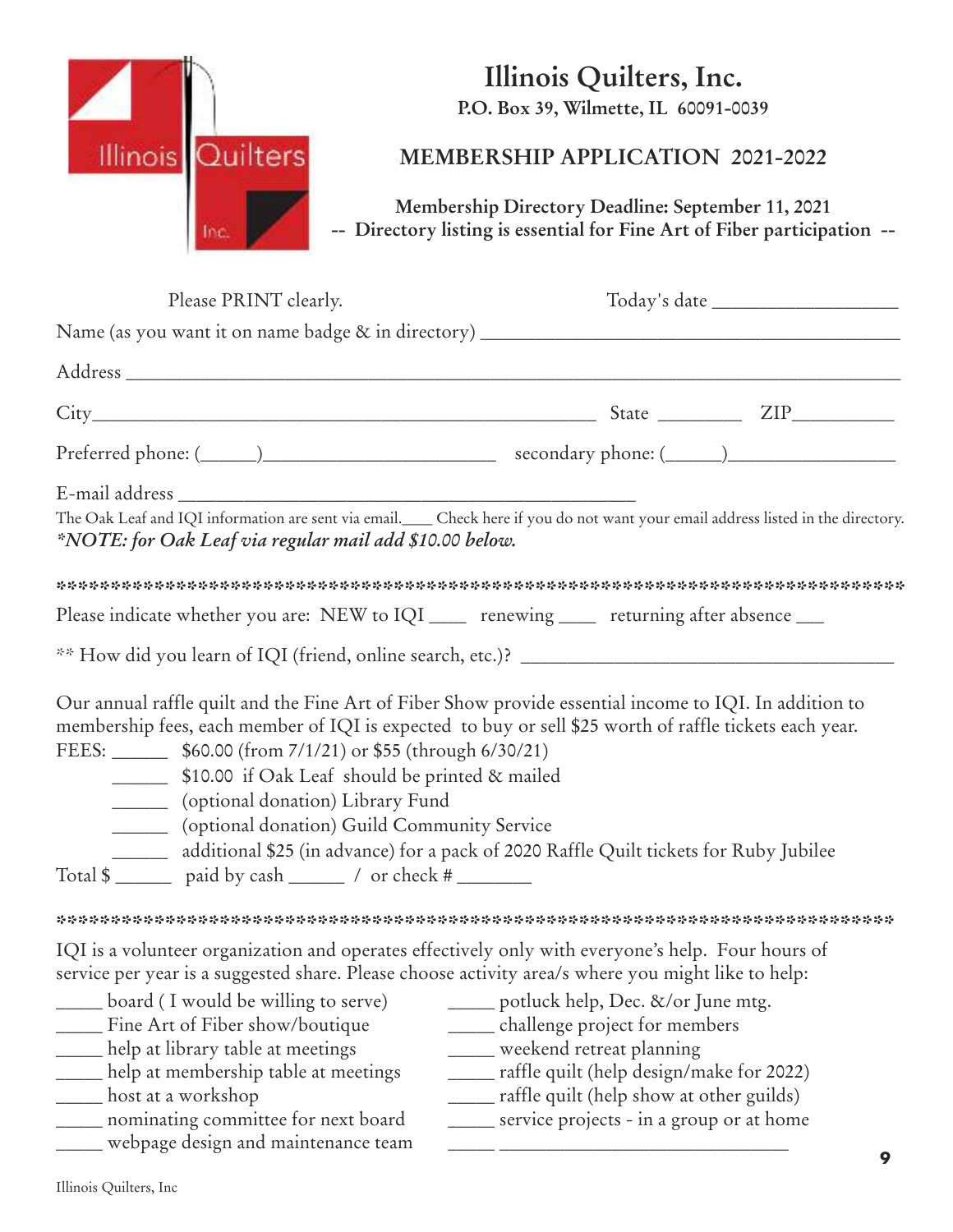#### **Future Programs and Workshops**

\_\_\_\_\_\_\_\_\_\_\_\_\_\_\_\_\_\_\_\_\_\_\_\_\_\_\_\_\_\_\_\_\_\_\_\_\_\_\_\_\_\_\_\_\_\_\_\_\_\_\_\_\_\_\_\_\_\_\_\_\_\_\_\_\_\_\_\_\_\_\_\_\_\_\_\_\_\_\_\_\_\_\_\_\_\_\_\_

\_\_\_\_\_\_\_\_\_\_\_\_\_\_\_\_\_\_\_\_\_\_\_\_\_\_\_\_\_\_\_\_\_\_\_\_\_\_\_\_\_\_\_\_\_\_\_\_\_\_\_\_\_\_\_\_\_\_\_\_\_\_\_\_\_\_\_\_\_\_\_\_\_\_\_\_\_\_\_\_\_\_\_\_\_\_\_\_

Please offer a few suggestions of speakers or workshops which you would like to enjoy with IQI.

#### **Demonstrations / Miniworkshops**

From time to time we have a program sharing the skills and wisdom of our members. If you would like to be an instructor at such a meeting, please describe what you would like to share:

\_\_\_\_\_\_\_\_\_\_\_\_\_\_\_\_\_\_\_\_\_\_\_\_\_\_\_\_\_\_\_\_\_\_\_\_\_\_\_\_\_\_\_\_\_\_\_\_\_\_\_\_\_\_\_\_\_\_\_\_\_\_\_\_\_\_\_\_\_\_\_\_\_\_\_\_\_\_\_\_\_\_\_\_\_\_\_

\_\_\_\_\_\_\_\_\_\_\_\_\_\_\_\_\_\_\_\_\_\_\_\_\_\_\_\_\_\_\_\_\_\_\_\_\_\_\_\_\_\_\_\_\_\_\_\_\_\_\_\_\_\_\_\_\_\_\_\_\_\_\_\_\_\_\_\_\_\_\_\_\_\_\_\_\_\_\_\_\_\_\_\_\_\_\_

#### **Professional Quilting Services, Related Activities and Business Owners**

As a member of IQI, if you have a business that sells quilts or quilt-related products, you may be listed under Area Shops in the guild membership directory. If you provide other quilt-related services, you may be listed in the Professional Services section\* of the directory. Please provide your information and descriptive text and check your specialties below.

| text for directory (about goods & services offered) |                              |                         |
|-----------------------------------------------------|------------------------------|-------------------------|
|                                                     |                              |                         |
|                                                     |                              |                         |
| ______appliqué                                      | _____craft shows             | ____quilting by machine |
|                                                     | demonstrations               | ____quilt photography   |
| baby quilts                                         | _____lectures                | ____quilt repair        |
| color consulting                                    | $\rule{1em}{0.15mm}$ piecing | ___workshops            |
| commissions                                         | ____quilting by hand         | other:                  |

**\*NOTE: This notice appears in the directory:** "This section of our publication is provided as a free service to our members. As such, IQI, its officers, agents and representatives are not able to verify nor can we be responsible for the representations made in the advertisements. You should determine the accuracy of the representations, the credentials of the advertisers, as well as the quality of the services or goods before making purchases."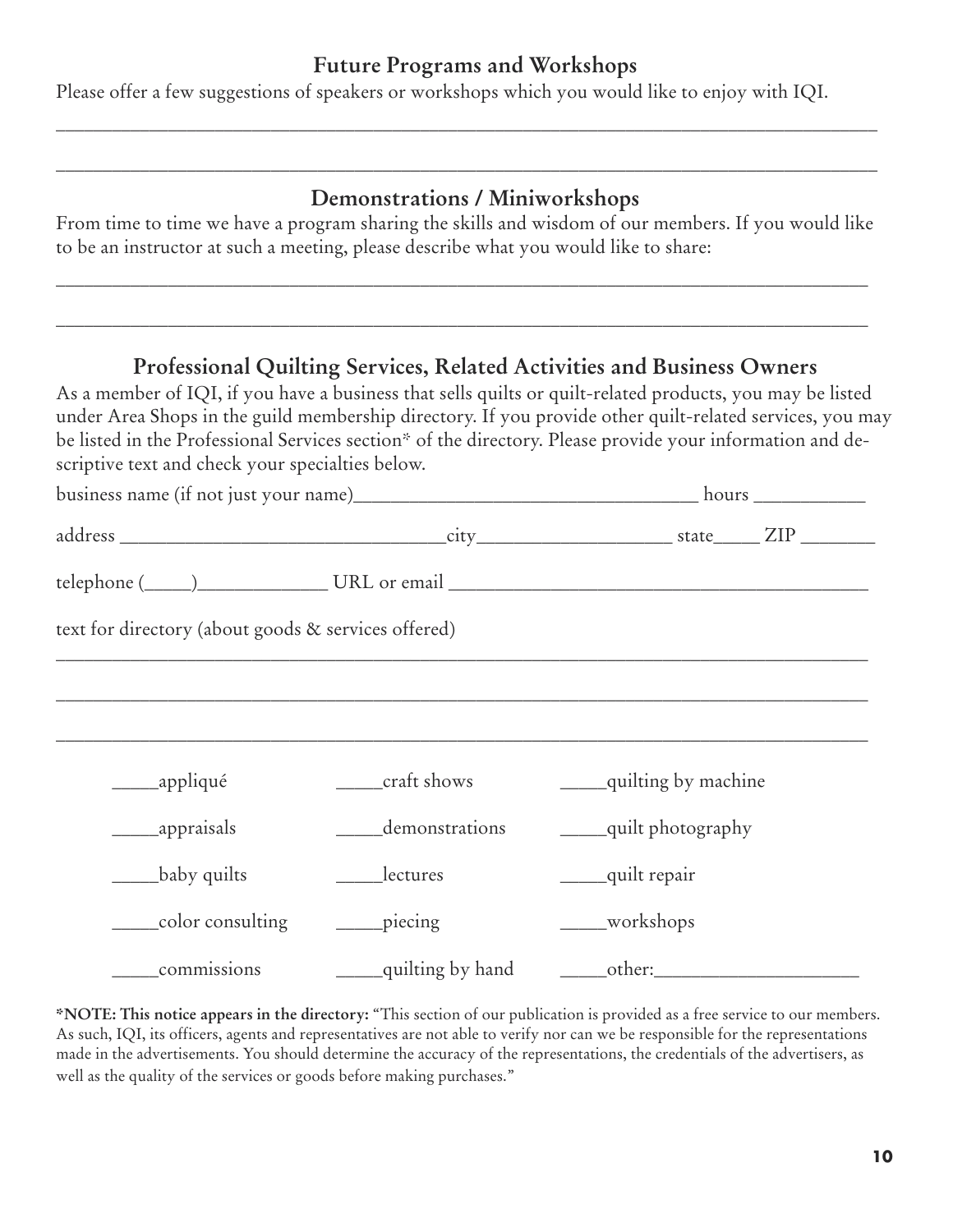## **2022 IQI Workshop and Event Registration Form**

| Name:               | Email:       |
|---------------------|--------------|
| Cell phone:         | Other phone: |
| Non-member address: |              |

#### **Registration Fees**

| Date/Place                                          | <b>Teacher/ Event Title</b>                                                                                                                                             |          | Member Non-member |
|-----------------------------------------------------|-------------------------------------------------------------------------------------------------------------------------------------------------------------------------|----------|-------------------|
| Saturday, 9am-1pm<br>2/5/2022<br>Via Zoom           | <b>Caroline Oneto</b><br>Playing with Color Value<br>Discussion of color theory and how to<br>create a color palette in 4 easy steps.                                   | \$40     | \$40              |
| Saturday, 9am-3pm<br>3/5/2022<br>Live at Ascension  | Schoolhouse<br>Service component available all day.<br>Select additional classes to attend:<br>Paper Piecing, Binding Techniques,<br>Soup Bowl Cozy, Gadget Zipper Bags | \$15/day | \$15/day          |
| Saturday, 9am-3pm<br>4/9/2022<br>Live at Gloria Dei | Lynn Schmitt: LOGistics<br>Work with a variety of materials to<br>create a pillow or a table mat.<br>Kit cost: $$49.50$ 6 color options                                 | \$50     | \$50              |
| Saturday, 9am-3pm<br>5/7/2022<br>Live at Gloria Dei | <b>Judy Gauthier: Scrap Stratification</b><br>Use the color wheel for a fun exercise<br>with shared scraps.                                                             | \$50     | \$50              |

Supply lists are available at live monthly meetings and at www.illinoisquilters.com/events/

**Please make checks payable to Illinois Quilters Inc.**

Bring this form with your payment to an IQI meeting or mail with a check to the workshop coordinator.

Refunds are available up to 30 days in advance, minus a \$5 handling fee. Requests for refunds must be submitted in writing to the workshop coordinator.

2022 Workshop Coordinator: Cynthia Karabush, 2018 W. Greenleaf Ave., #2F, Chicago, IL 60645